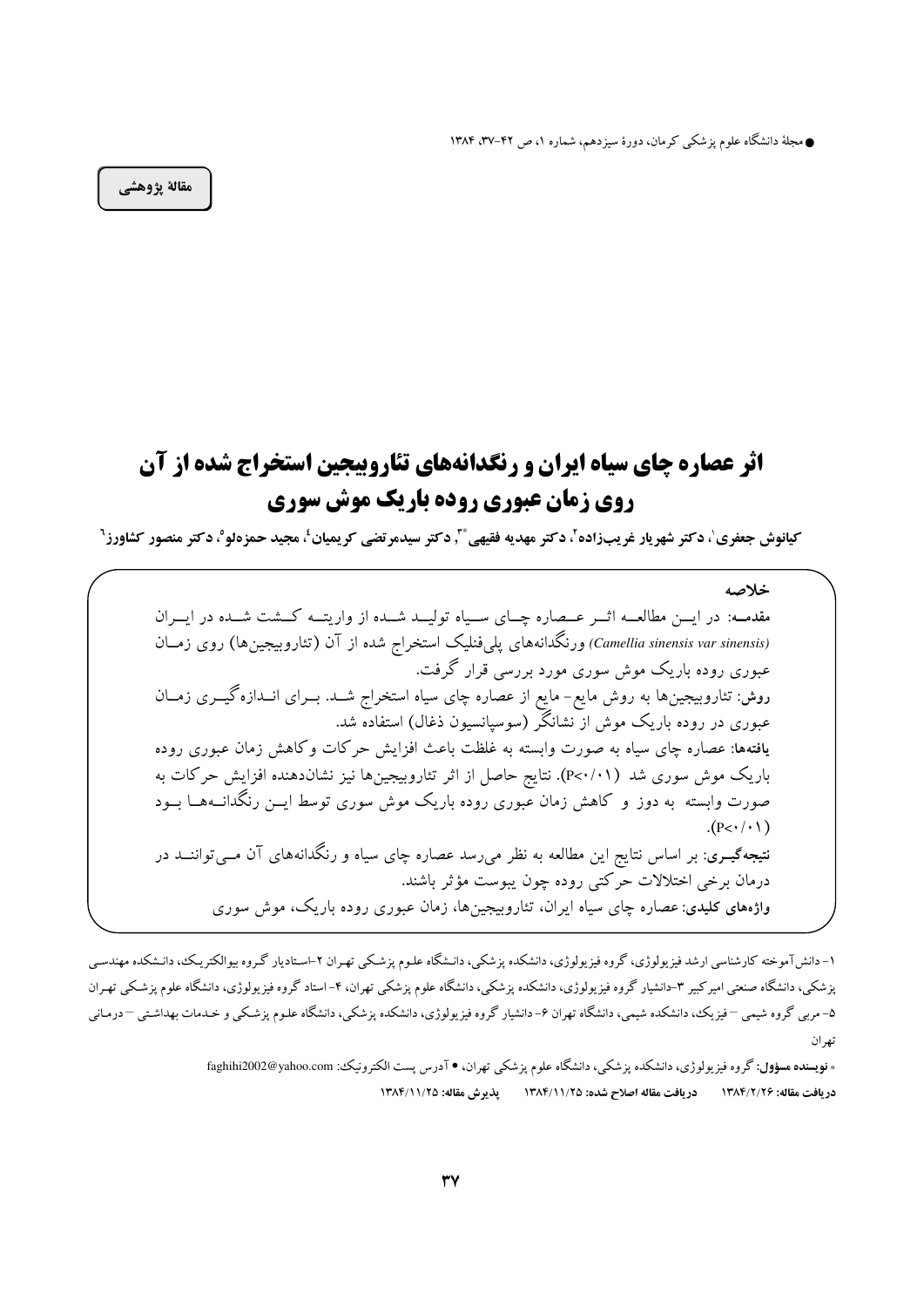مقدمه

چــای پــس از آب پرمــصرفتــرين نوشــيدني در جهـان اســـت (۶). گیـــاه چـــای بـــا نـــام علمـــی camellia sinensis(L.) O. Kuntze (Theaceae) دارای سه واریت (فرم) Lasiocalyx Sinensis و Assamica است (٢) كه واريتهٔ Sinensis در ایران کشت می شود (۱). بر اساس روش تولید سه نوع چای سیاه (Black tea)، چای اولنــگ (Oolong tea) و چای سبز (Green tea) وجود دارد (۱۴). تفاوت این سه نــوع چای در میزان اکسایش ترکیبات یلیفنلیک آنهاست کـه در چای سیاه از همه بیشتر و در چای سبز از همــه کمتــر انجام میشود. از کل چای مصرفی در جهان ۷۰٪ به شـکل چای سیاه، ۲۸٪ به شکل چای سـبز و ۲٪ بــه شــکل چــای اولنگ است (۸). در چــای ســیاه ترکیبــات پلــیفنلیــک دستخوش اکسایش آنزیمی شده و به رنگدانههایی موســوم بـــــــــه تئــــــــــاروبي جـــــــــين [(Thearubigins (TRs)] و تثافلاوین [(Theaflavins (TFs)] تبیدیل مبی شیوند. در میورد خواص چای سبز تاکنون تحقیقات زیادی به عمل آمده که نشاندهنده اثرات آنتی اکسیدانی و ضد سـرطانی آن اسـت (۱۵). در مورد چای سیاه نیــز تحقیقــات بــه عمــل آمــده نشاندهنده اثرات مفيد آن همچون اثرات آنتبى اكسيداني رنگدانههای تئــافلاوین وتئــاروبی,جــین آن بــوده (۱۰) و همچنین عصاره چای سیاه اثرات مفیدی در درمان دیابت (٧)، سرطان كولون و ركتوم از خود نشان داده است (۴). در مورد اثرات چای بر سیستم گوارش در سالیان اخیر چند تحقیق انجام شده که حاکی از اثرات مفید چــای ســیاه در درمان زخم معده (۱۲) و تأثیر رنگدانههای تئــاروبیجین در درمان ناراحتی های گوارشی همچون بیماری التهــابی روده (inflammatory bowel disease) است (١١). تحقیقــات دیگــر انجسام شــده در مــورد اثــرات عــصاره چــای ســياه (واریته Assamica) روی حرکات روده و معــده نــشان داده است که این عصاره می تواند سـبب افــزایش یــا کــاهش حرکات روده و معده شود و از این رو مـــ تــوان از آن در درمان اختلالات حرکتی گوارشی همچون اسهال و یبوست استفاده کرد (۳.۴). از آنجایی که واریته کشت شـده در ایران از نوع Sinensis است و ایــن واریتــه دارای میــزان کمتری ترکیبات یلم،فنلیک و رنگدانه است (۱۶) در ایــن مطالعه به بررسی اثر عصاره این واریته از چای و همچنــین

اثر تئاروبیجینها که رنگدانه اصلی چای سـیاه اسـت روی حرکات روده کوچک موش سوری پرداخته شد.

روش بررسی

تهیه عصاره چای سیاه: برای تهیه عصاره چـای از چـای کلون ۱۰۰ از واریته Camellia sinensis sinensis که در مرکز تحقیقات چای ایران تولید می شود استفاده شد. بــه ترتیــب ۱/۵، ۳، ۴/۵ و ۹ گرم از چای ســیاه درون ۱۰۰ میلــی|ییتــر آبِمقطر جوشان ريخته شد و يس از ۵ دقيقــه محلــول بــه دست آمده صاف شده و به ترتیب برابر بــا محلــول ۱/۵٪، ۰٫۳٪ ۲/۵٪ و ۹٪ چـــای ســـیاه در نظـــر گرفتـــه شـــدند (۳). غلظتهای فوق از عصاره چای سـیاه در دمــای C°۳۷ بــه وسیله سرنگ گاواژ به صورت in vivo به درون معده موش وارد گردید.

استخراج رنگدانههای تئاروبیجین از چای سیاه: رنگدانــههـــا و ترکیبات چای سیاه در این تحقیــق بــه روش اســتخراج مایع- مایع جدا شد (۵). ابتدا ۱۰ گرم چای سیاه درون ۳۰۰ میلیّلیتر آب دیونیزه جوشان ریخته شــد و ۱۰ دقیقــه بعــد محلول حاصل صاف شده و سیس ۱۲۰ میلی لیتر از محلــول با ۶۰ میلی لیتر کلروفرم درون دکانتور ریخته شد و پس از ۱۵ دقیقه <sup>ت</sup>کان دادن روٰی شیکر دکانتور به حالت ســکون گذاشته شد تا دو فاز تشکیل شـود. فــاز کلروفرمــی کــه حاوی کافئین و ترکیبات متیل گــزانتین اســت جــدا شــد. سیس همین عمل دو بار دیگر با استفاده از کلروفرم تکرار شد. سپس لایه آبی حاصل درون دکانتور ریخته شــد و بــه آن ۴۰ میلی لیتر اتیل استات اضافه شد و یسس از ۱۵ دقیقـه تکان دادن روی شیکر ۱۰ دقیقه دکانتور به حالت سکون گذاشته شد تا دو فاز تشکیل شود. فــاز آلــی کــه حــاوی تئافلاوین ها است جدا شد. این کار دو بار دیگر تکرار شــد تا تئافلاوینها از فاز آبی جدا شدند. سپس فاز آبسی درون دکانتور ریخته شد و به آن ۴۰ میلی لیتر بوتانول اضافه شد. یس از ۱۵ دقیقه تکان دادن روی شیکر ۱۰ دقیقه به حالت سکون گذاشته شد. این عمل نیــز دو بــار تکــرار شــد تــا تئاروبيجينها درون فازآلي جـدا شـدند. در تمـام مراحـل حلالها به وسیله دستگاه تبخیر در فشار کم، قیـف بــوخنر وفریز درایر از مواد جدا شدند.

ساختمان و خواص شیمیایی تئاروبیجین هـای اسـتخراج شده به وسـيله روشهـاي طيـفسـنجى مرئــي فــرابنفش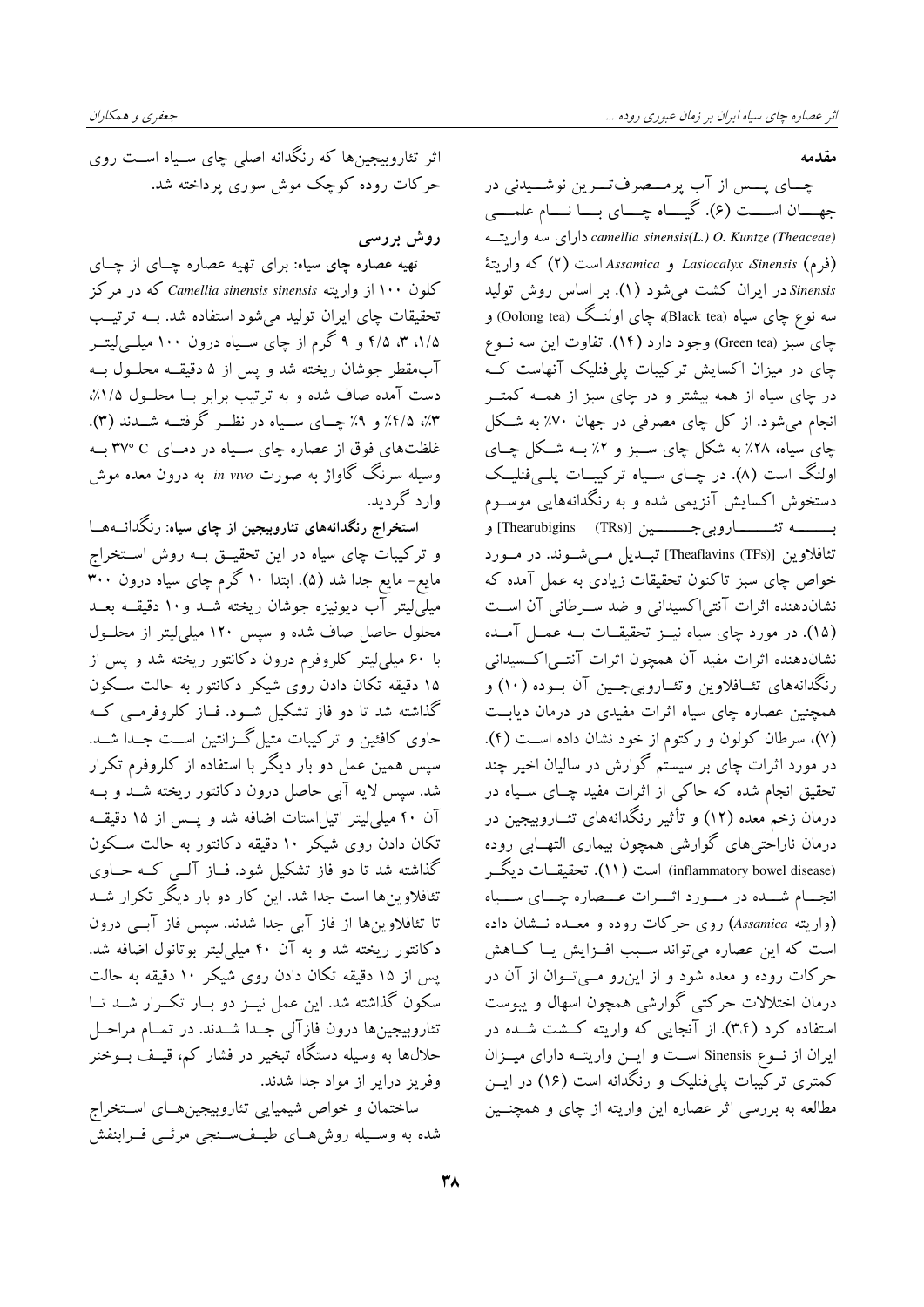(UV-Visible spectrophotometry) و نزول نقطه انجماد جهـت تعیین جرم مولکــولی مــورد بررســی قرارگرفــت کــه بــا گزارش های قبلی راجع به رنگدانــههــا در متــون مطابقــت داشت (۹،۱۴).

حیوانات آزمایشگاهی: از موش سوری (Balb/c) جنس نر در محدوده وزنی ۲۰ تا ۳۰ گرم استفاده شــد. حیوانــات در گروههای ۸ تایی در حیوانخانه گروه فیزیولوژی دانــشگاه علوم پزشکی تهران نگهداری میشدند و ۱۸ ساعت پیش از شروع آزمایش به حالت ناشتا ( بدون دسترســی بــه آب و غذا) قرار داشتند.

اندازهگیری زمان عبوری (Transit time) : برای اندازهگیری زمــان عبــوري از نـــشانگر (سوسیانــسیون چــارکول) بــه روش charcoal propulsion test (۴٬۱۳) استفاده شد. برای تهیه سوسپانسیون چارکول ۱۲ گرم چارکول بــا ۲گــرم صــمغ عربی مخلوط شد و در ۱۳۰ میلی لیتر آب مقطر ریخته شـد. برای گروه کنتـرل نرمـالسـالبن (۱/۵ml/۱۰۰gr) توسـط سرنگ گاواژ درون معده حیوان وارد شد. پس از ۳۰ دقیقه نشانگر چارکول (۱/۵ml/۱۰۰g) به معده حیوان وارد شد و پس از ۳۰ دقیقه حیوان کشته شد و پس از باز کردن شکم .<br>حیوان، روده کوچک از محل پیلور تا سکوم بریده و میزان مسافت طی شده مارکر به کــل طــول روده کوچــک بــر حسب درصد به عنوان &Gastrointestinal Transit") يا زمان عبوري ثبت شد.

در گروههایی که بــا چــای ســیاه و تئــاروبیجینهــای استخراج شده کار شد، ابتدا غلظتهای ۱/۵، ۳، ۴/۵ و ۹ گرم در ۱۰۰ میلی لیتر از عصاره چای سیاه تهیه و به میــزان ۱/۵ml/۱۰۰gr در دمای ۳۷° (درون معده موش ها وارد شـد. برای تئاروبیجین محلولهای ۴۰،۳۰، ۴۵، ۶۰ میلی گـرم بـه ازای هــر کیلــوگرم وزن بــدن مــوش تهیــه و بــه میــزان ۱/۵ml/۱۰۰gr درون معده حیوان ناشتا وارد شد. یسس از ۳۰ دقیقه نشانگر چارکول ۱/۵ml/۱۰۰gr وارد معده موش شد و بعد از ۳۰ دقیقه حیوان کشته و روده کوچک آن جدا شــد و میزان مسافت طی شده نشانگر به کل طول روده کوچک به عنوان @GIT ثبت شد.

بررسی آماری: برای آنالیز آماری دادهها از نرمافزار SPSS وآزمون آماری ANOVA و تست تکمیلی tukey استفاده شد و نتایج به صورت Mean±SE گزارش و (۱۰۱/ .p<) به ـ<br>عنوان سطح معنیدار در نظر گرفته شد.





مشاهده مبی شود کــه غلظــتهــای ۳gr/۱۰۰ml و ۴/۵gr/۱۰۰ml عــصاره چــای ســیاه افــزایش معنـــی داری (P<۰/۰۱) در حرکات روده کوچک نــسبت بــه گــروه كنتـــرل ايجــاد كـــردهانـــد امـــا غلظـــت ٩gr/١٠٠ml تغييـــر معنیداری در حرکات روده کوچک ایجاد نکرده است. در مورد گروههای دریافت کننده تئاروبیجینها (TRs) بــا دوز ۴۰، ۴۰، ۴۵ و ۶۰ میلی گرم به ازای هرکیلوگرم وزن بــدن حیوان درصد GIT بــه ترتیــب ۶۰/۱۵٪، ۷۲٪، ۷۴٪ و ۶۱٪ ثبت شد. حرکات روده کوچک بــا دوزهــای ۴۰ و ۴۵ میلی گرم (TRs) به ازای هــر کیلــوگرم وزن بــدن حیــوان افزایش معنی داری در مقایسه با گـروه کنتــرل نــشان داد (P<۰/۰۱)۰ اما در دوز ۶۰ میلی گرم تغییــر معنــیداری در حرکات روده کوچک مشاهده نشد (نمودار ۲).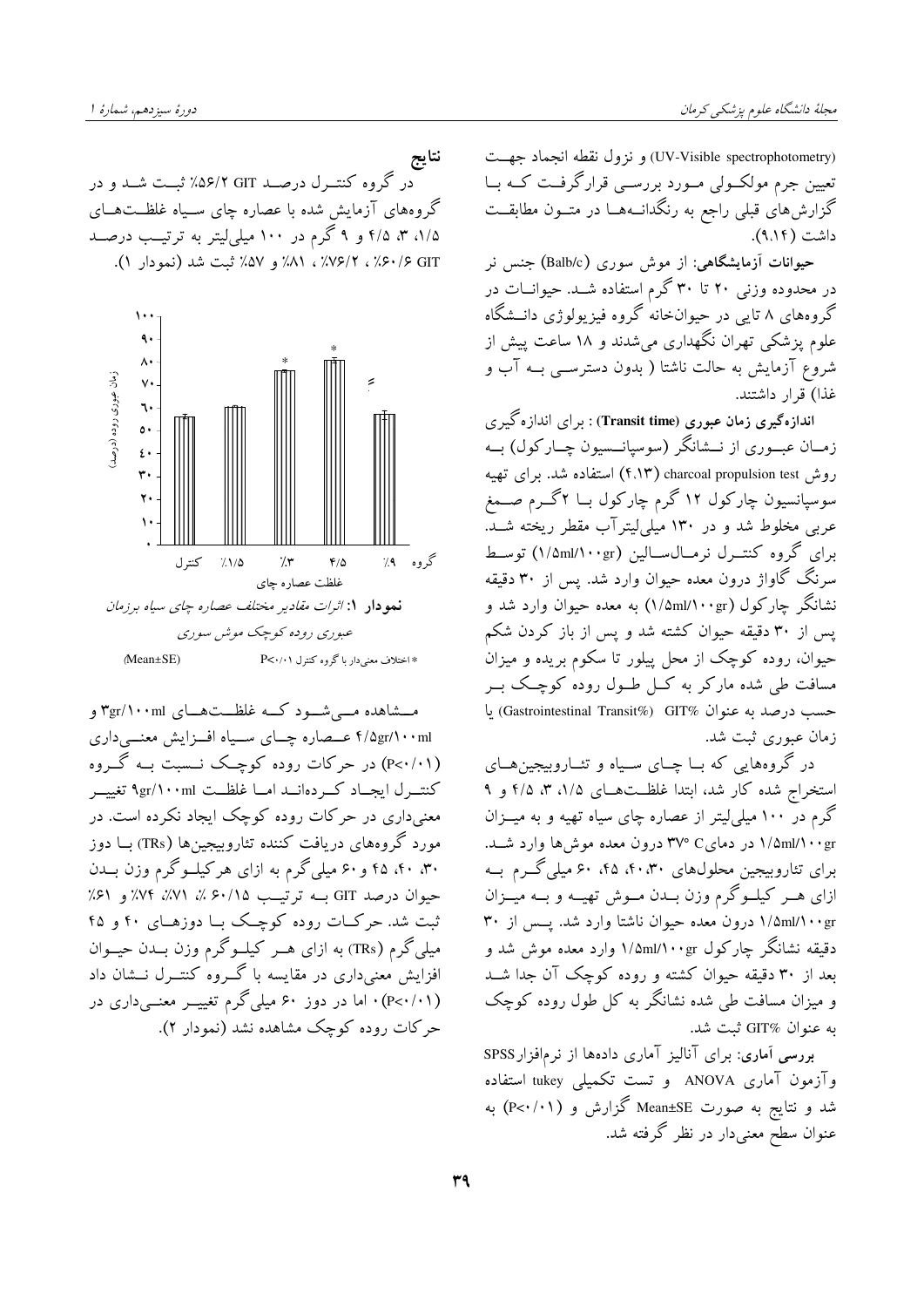پژوهش انجـام شــده توســط Chaudhuri در مــورد اثــرات یروکاینتیک Camellia sinensis var Assamica کشت شده در مناطق گرمسیری (۴) روی حرکــات لولــه گــوارش کــه نشاندهنده نقش نوروترانسمیترهای مهــاری هماننــد NO و نیز پروستاگلاندینها و سیستم کـولینرژیــک در افــزایش .<br>حرکات روده باریک است، وٰ با توجه به وجود ترکیبــات مشابه (متیل گزانتینها و رنگدانههای یلم فنلیک) در هر دو نوع واریته میتوان وجـود مــسیرهای مــشابه در افــزایش حرَّ کات ناشی از عصاره چــای ایــران و تئــاروبیجین هــا را محتمل دانست. البتــه بــا توجــه بــه كمتــر بــودن ميــزان رنگدانههای واریته Sinensis در مقایسه با واریتــه Assamica افزایش حرکات در غلظتهای بالاتر (۴/۵گرم در ۱۰۰ میلم لیتر) برای واریته Sinensis در مقایسه با ۳ گرم در ۱۰۰ میلمی لیتر برای واریته (Assamica) که در چـای سـیاه ایــران ديده مي شود قابل توجيه است (نمودار ۱). بر اساس نتــايج به دست آمده ملاحظه می گردد که با افزایش غلظت بــه ۹ گرم در ۱۰۰ میلـیلیتــر (۹٪) افــزایش در حرکــات دیــده نمبي شود. همچنيين در مورد تئباروبيجين هيا در دوز ۶۰ میلی گرم اثر افزایــشی حرکــات مــشاهده نمــی گـــردد. در حالات افزایش پاتولوژیک حرکات رودهای همانند استهال مشاهده شده که عصاره چای سیاه از طریق سیستم اوییوئید سبب كاهش حركات شده است (٣). از ايسزرو مى توان نتیجه گیری کرد که عصاره چای بسته به نوع درگیــری در سیستمهای فیزیولوژیک می تواند سبب افزایش یا کــاهش حرکات لوله گوارش شود که البته در غلظتهای متعــارف مصرفي انسان در هر دو واريته Assamica وSinensis افزايش حرکات دیده می شود. از این رو بر اساس تحقیق انجام شده شامد ىتوان نتيجه گرفت كه عصاره چاى ايران را مى تــوان در ناراحتی های گوارشی همچون پبوست توصیه نمود.



بحث با توجه به نتایج به دست آمده میتوان این چنین گفت کـه عــصاره چــاي ســياه ايــران توليــد شــده از واريتــه Camellia sinensis var sinensis باعث افزايش حركات روده باریک موش سوری به صورت وابسته به غلظت می شود. از آنجا که نتایج به دست آمده از گروههای دریافت کننــده تئاروبيجين ها نيز نشاندهنده افزايش حركات روده باريك توسط این رنگدانهها به صورت وابسته به دوز اســت، ایــن نتایج در مجموع نشاندهنده نقش رنگدانههای تئــاروبیجین موجود در عصاره چای سیاه میباشد. بــا در نظــر گـــرفتن غلظتهای متعارف مصرف چـای (۳ و ۴/۵ گــرم در ۱۰۰ میلی لیتر) می توان عصاره چای ایران را به عنوان یک عامل یروکاینتیک (افزایش دهنده و تنظیم کننــده حرکــات لولــه گوارش) بر شمرد. با توجه بــه نتــایج بــه دســت آمــده و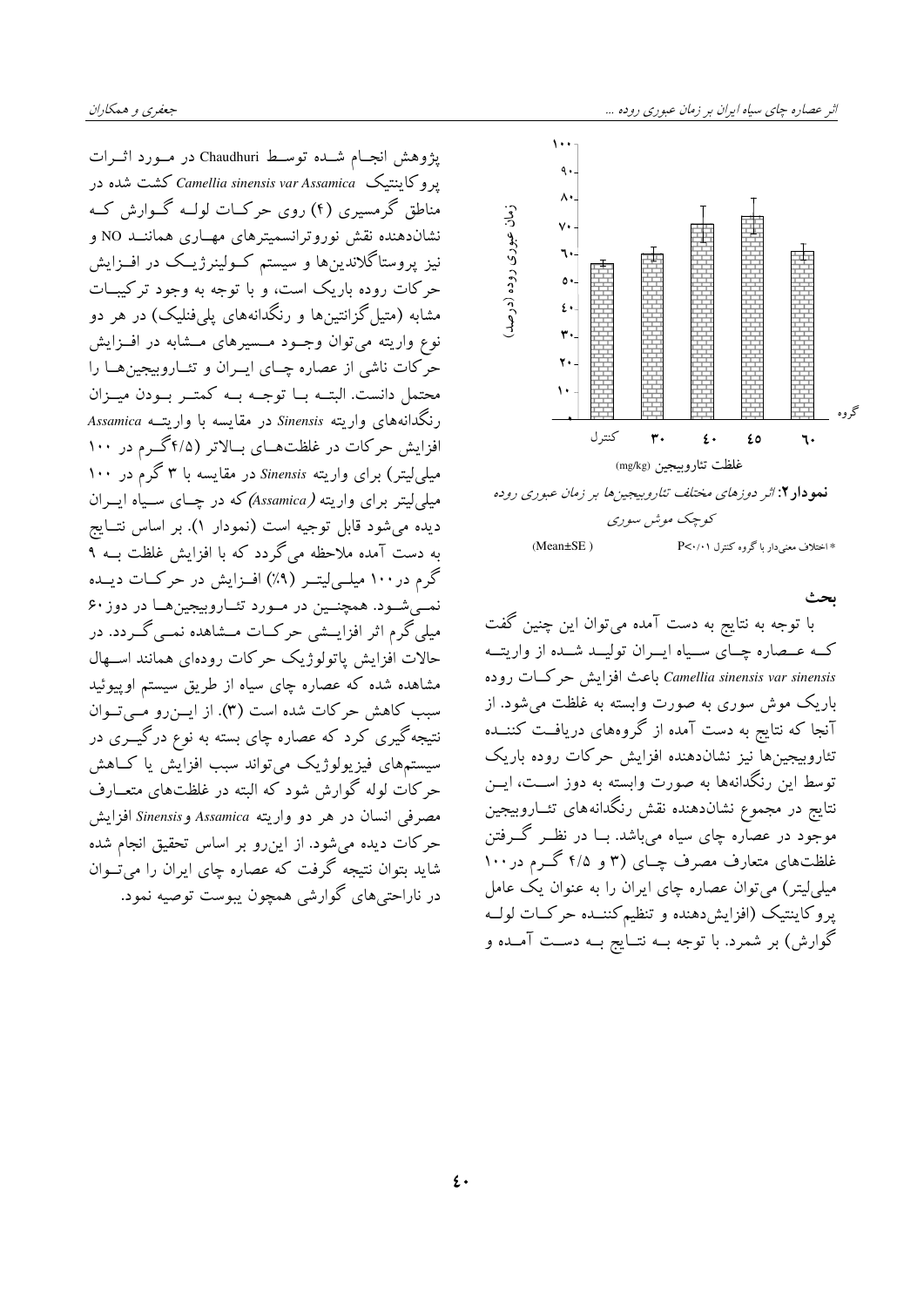منابع

## *Summary*

**Effect of Iranian Black Tea Extract and Its Isolated Thearubigins on Intestinal Transit Time in Mice**

Jafari K, M.Sc.,<sup>1</sup> Gharibzadeh Sh, M.D., Ph.D.,<sup>2</sup> Faghihi M, Ph.D.,<sup>3</sup> Karimian SM, Ph.D.,<sup>4</sup> Hamzehloo M, M.Sc.<sup>5</sup> and Keshavarz M, Ph.D.<sup>6</sup>

1. Master of Science in Physiology, Department of Physiology, School of Medicine, Tehran University of Medical Sciences, Tehran, Iran 2. Assistant Professor, Department of Bioelectrics, School of Medical Engineering, Amirkabir University of Technology, Tehran, Iran 3. Associate Professor, Department of Physiology, School of Medicine, Tehran University of Medical Sciences, Tehran Iran 4. Professor, Department of Physiology, School of Medicine, Tehran University Of Medical Sciences, Tehran, Iran 5. Lecturer, Department of Physical Chemistry, School of Science, Tehran University, Tehran, Iran 6. Associate Professor of Physiology, School of Medicine, Tehran University of Medical Sciences, Tehran, Iran

*Introduction: In this study, the effects of black tea extract of Iranian tea plant (Camellia sinensis var sinensis) and its polyphenolic pigment thearubigins were investigated on mice intestinal transit time.* 

*Method: Thearubigins were isolated by liquid-liquid fraction method. The effects of black tea extract and isolated thearubigins on intestinal propulsion were measured by charcoal propulsion test.* 

*Results: According to the obtained results, black tea extract increases intestinal motility and conesquently reduces transit time in a concentration dependent manner (P<0.01). Thearubigins, also, increase intestinal motility and decrease transit time dose dependently (P<0.01).*

*Conclusion: Based upon these results, Iranian black tea extract and its major polyphenolic pigment, thearubigins, could be useful in the treatment of some gastrointestinal motility disorders. Key words: Iranian black tea extract, Thearubigins, Mice, Intestinal transit time.* 

*Journal of Kerman University of Medical Sciences, 2006; 13(1): 37-42* 

۱. غلامی، مهران: گزینش کلونی چای. اداره کل خدمات پژوهشی چای، سازمان چای کشور، وزارت جهاد کشاورزی، نشریه فنی زمستان ۱۳۸۲، ص ۱.

- 2. Barua DN: Science and practice in tea culture. Calcutta, Tea Research Association, 1989; PP9- 11.
- 3. Besra SE, Gomes A, Ganguly DK, Vedasiromoni JR. Antidiarrhoeal activity of hot water extract of black tea (Camellia sinensis) *Phytother Res* 2003; 17(4): 380-4.
- 4. Chaudhuri L, Basu S, Seth P, Chaudhuri T, Bersa SE, Vedasiromoni JR, *et al.* Prokinetic effect of black tea on gastrointestinal motility. *Life Sci*  2000; 66(9): 847-54.
- 5. Chen Ch, Ho Ch. Antioxidant properties of polyphenols extracted from green and black teas. *Journal of food lipids* 1995; 2: 35-46.
- 6. Gomes A, Das M, Vedasiromoni JR, Ganguly DK. Proconvulsive effect of tea (Camellia sinensis) in mice. *Phytother Res* 1999; 13(5): 376-9.
- 7. Gomes A, Vedasiromoni JR, Das M, Sharma RM, Ganguly DK. Anti-hyperglycemic effect of black tea (Camellia sinensis) in rat. *J Ethnopharmacol* 1995; 45(3): 223-6.
- 8. Gupta S, Chaudhuri T, Ganguly DK, Giri AK. Anticlastogenic effect of black tea (world blend) and its two active polyphenols theaflavins and thearubigins *in vivo* in Swiss albino mice. *Life Sci* 2001; 69(23): 735-44.
- 9. Haslam E. Thoughts on thearubigins. *Phytochemistry* 2003; 64(1): 61-73.
- 10. Leung LK, Su Y, Chen R, Zhang Z, Huang Y, Chen Zy. Theaflavins in black tea and cathechins in green tea are equally effective antioxidants. *J Nutr* 2001; 131(9): 2248-51.
- 11. Maity S, Ukil A, Karmakar S, Datta N, Chaudhuri T, Vedasiromoni JR, *et al.*  Thearubigin, the major polyphenol of black tae,